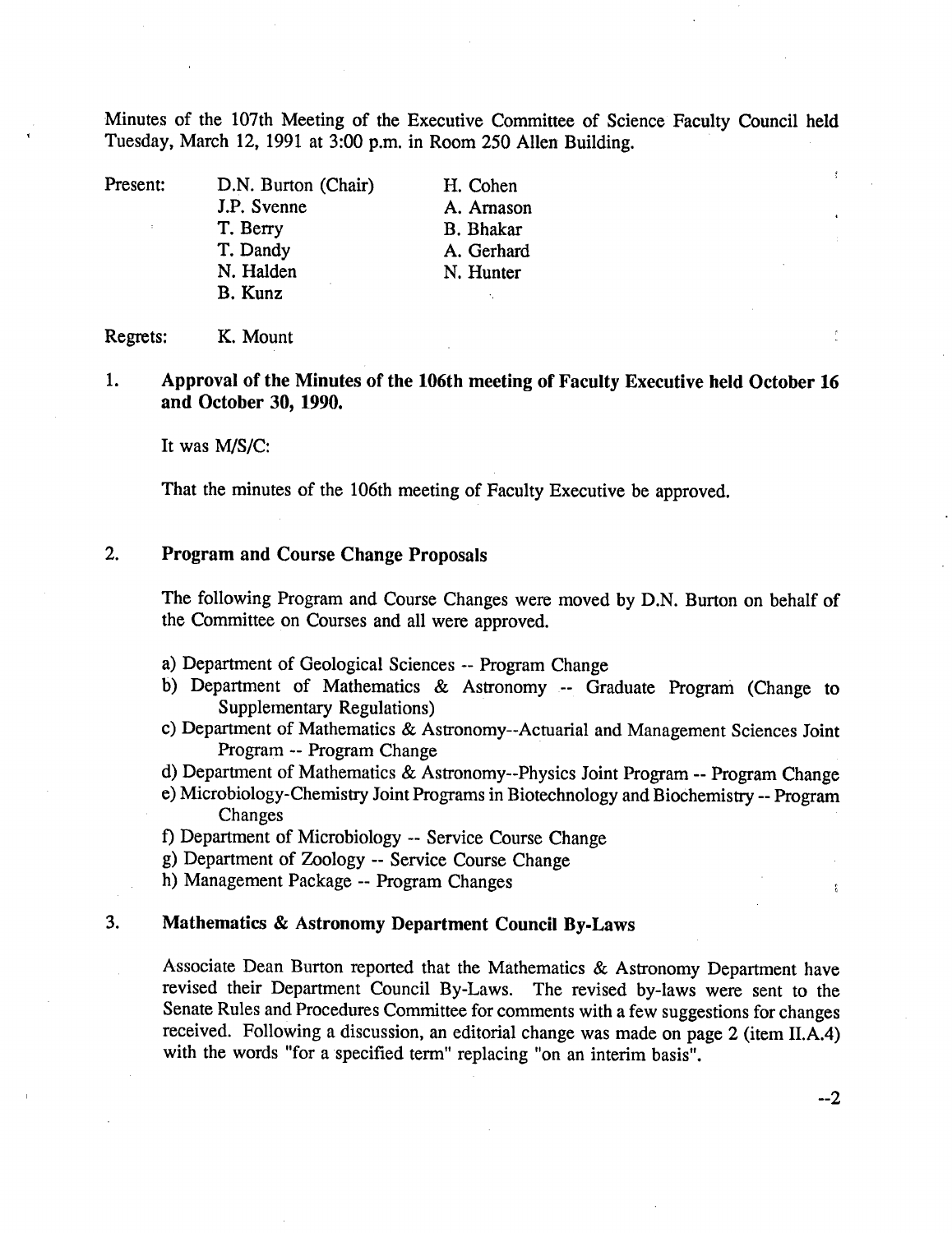#### It was M/S/C:

That the Mathematics & Astronomy Department Council By-Laws be approved and forwarded to Faculty Council for its approval.

#### 4. **Promotion Policies**

Associate Dean Svenne requested the advice of Faculty Executive on whether to revise the present Promotion Policies document. When the present tenure policies document was being formalized, an ad hoc committee looked at the promotions document for use as a possible model for the tenure document but it was found to be too vague.

The Vice-President (Academic) also has concerns with the vagueness of the Promotion Policies document.

A discussion followed with the suggestion that a sub-committee be formed using the tenure document as a useful starting point. It was suggested also that 4 members be selected to serve on the committee (one each from Biological Sciences, Physical Sciences, Mathematical Sciences, and Computer Science, chosen, if possible, from the Faculty Nucleus Promotion Committee).

It was *MIS/C:* 

That a ad hoc Committee be established, consisting of 4 members (formed from members of the Faculty Nucleus Promotion Committee) plus Associate Dean Svenne as Chair, to review the current Promotion Policies document.

As there was no further business, meeting adjourned 3:40 p.m.